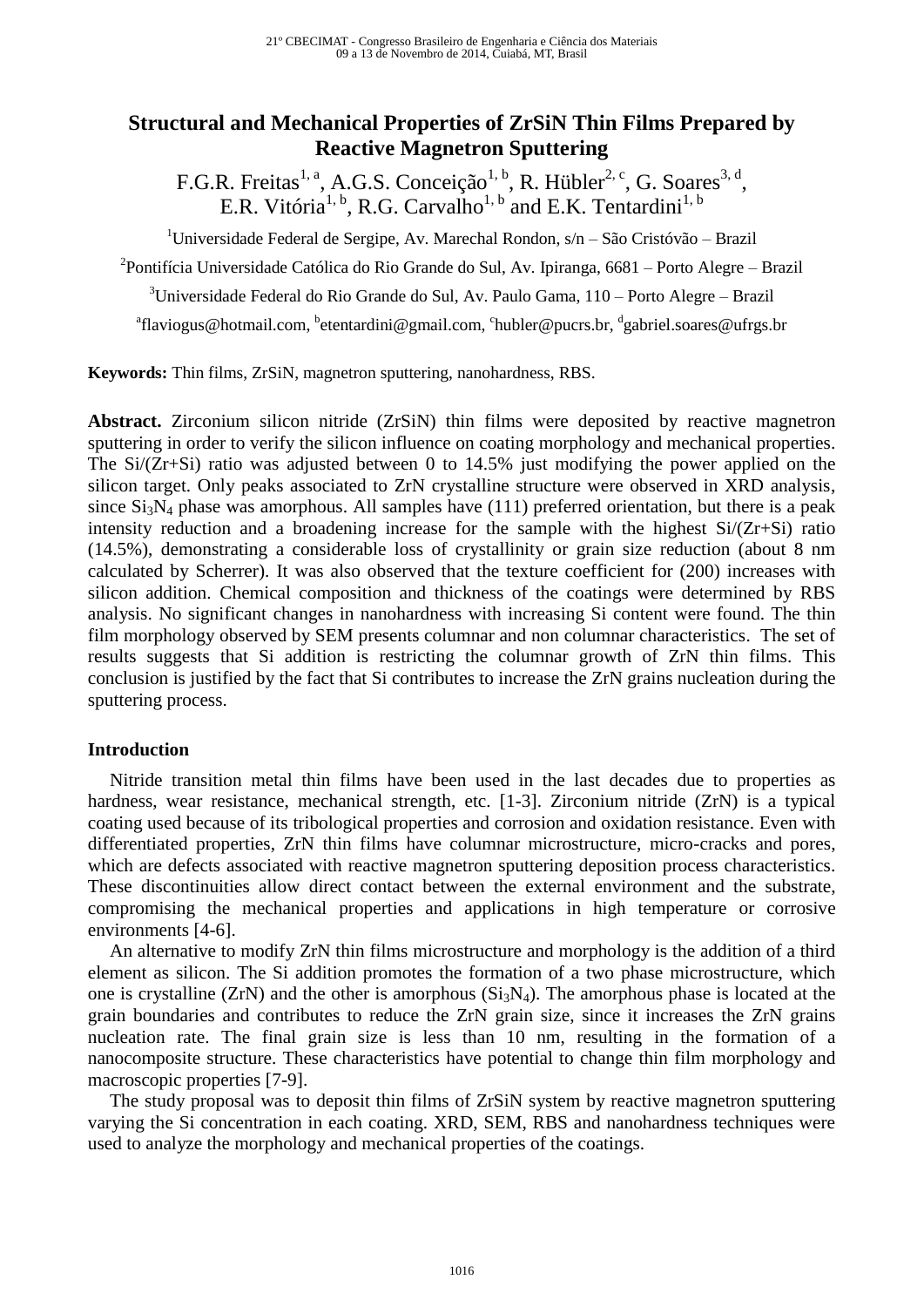#### **Materials and Methods**

The thin films used in this work were deposited by reactive magnetron sputtering with an AJA Orion 5-HV Sputtering Systems model with a deposition rate sensor coupled. Before deposition, the specimens were underwent ultrasonic cleaning in acetone during 30 minutes, washed with alcohol and then dried. The chamber was preconditioned to a base pressure of  $1x10^{-7}$  Torr and targets were bombarded ionically to remove oxide layers from the surface before deposition.

All deposition parameters were maintained constant during depositions except the power used at silicon target, as showed in Table 1. Different substrates were used according to the characterization technique: silicon wafer for XRD, nanohardness and SEM analysis and polyethylene plates for RBS studies. The thickness was also adjusted to comply with the required analysis, 50 nm for RBS, 300 nm for SEM and XRD and 600 nm for nanohardness.

| Table $1$ – Sputtering deposition parameters. |                                |                                                    |                                             |                          |                                          |  |  |  |
|-----------------------------------------------|--------------------------------|----------------------------------------------------|---------------------------------------------|--------------------------|------------------------------------------|--|--|--|
| Sample                                        | Working<br>Pressure<br>[mTorr] | <b>Zr DC Power</b><br>$\left[\text{W/cm}^2\right]$ | Si RF Power<br>$\left[\text{W/cm}^2\right]$ | $N_2$ +Ar flux<br>[sccm] | Temperature<br>$\lceil{^{\circ}C}\rceil$ |  |  |  |
| ZrN                                           | 3.0                            | 6.0                                                | 0.0                                         | 21.0                     | 30.0                                     |  |  |  |
| ZrSiN <sub>1</sub>                            | 3.0                            | 6.0                                                | 1.2                                         | 21.0                     | 30.0                                     |  |  |  |
| ZrSiN <sub>2</sub>                            | 3.0                            | 6.0                                                | 2.2                                         | 21.0                     | 30.0                                     |  |  |  |
| ZrSiN <sub>3</sub>                            | 3.0                            | 6.0                                                | 3.7                                         | 21.0                     | 30.0                                     |  |  |  |

The XRD diffractions were performed on a Shimadzu XRD-6000 model with grazing angle of 1<sup>°</sup> (Cu-Kα radiation –  $\lambda = 1.54$  Å). The morphology of the film cross section was observed on a highresolution FEG-SEM JSM-6330F with an EDS system coupled.

Nanohardness analysis were performed in a Fisherscope HV 100 with a Berkovich indenter and indentation depth of 40 nm. This technique also permits to determine the films Young's modulus. RBS analysis were performed using a 3 MV tandetron with alpha particles accelerated up to 2 MeV, with a silicon based detector at an angle of  $165^{\circ}$  and resolution of 12 keV.

#### **Results and Discussion**

The stoichiometric ZrN film has a metallic gold color [10] and the ZrN coating deposited with Ar/N<sup>2</sup> ratio of 19/2 presented this characteristic. A set of ZrSiN thin films modifying Si concentration were deposited using different powers applied on the silicon target. These samples were analyzed by RBS technique to measure coatings thickness, identify chemical elements and the respective concentration of each one. All samples present similar results, except the silicon peak, which is function of the power applied to the Si target. For this reason it is presented only the spectra for sample ZrSiN\_3 in Fig. 1.

Analyzing Fig. 1 is possible to identify the occurrence of Hf, Zr, Si, N and O from thin film and C from substrate. These chemical elements were detected for all samples. The hafnium presence is due to the contamination of this chemical element on Zr target, once by manufacturer data the target is 99.7% Zr and 0.3% Hf. RBS results also show that the films are near the stoichiometric concentration, confirming the  $Ar/N_2$  ratio of 19/2.

Table 2 shows  $Zr$ , N and Si concentration in at% and  $Si/(Zr+Si)$  ratio for each coatings. The coatings  $Si/(Zr+Si)$  ratio were characterized as low (6%), intermediary (8%) and high (14%), respectively for sample ZrSiN\_1, ZrSiN\_2 and ZrSiN\_3. The coatings thickness was estimated in approximately 60 nm for all samples.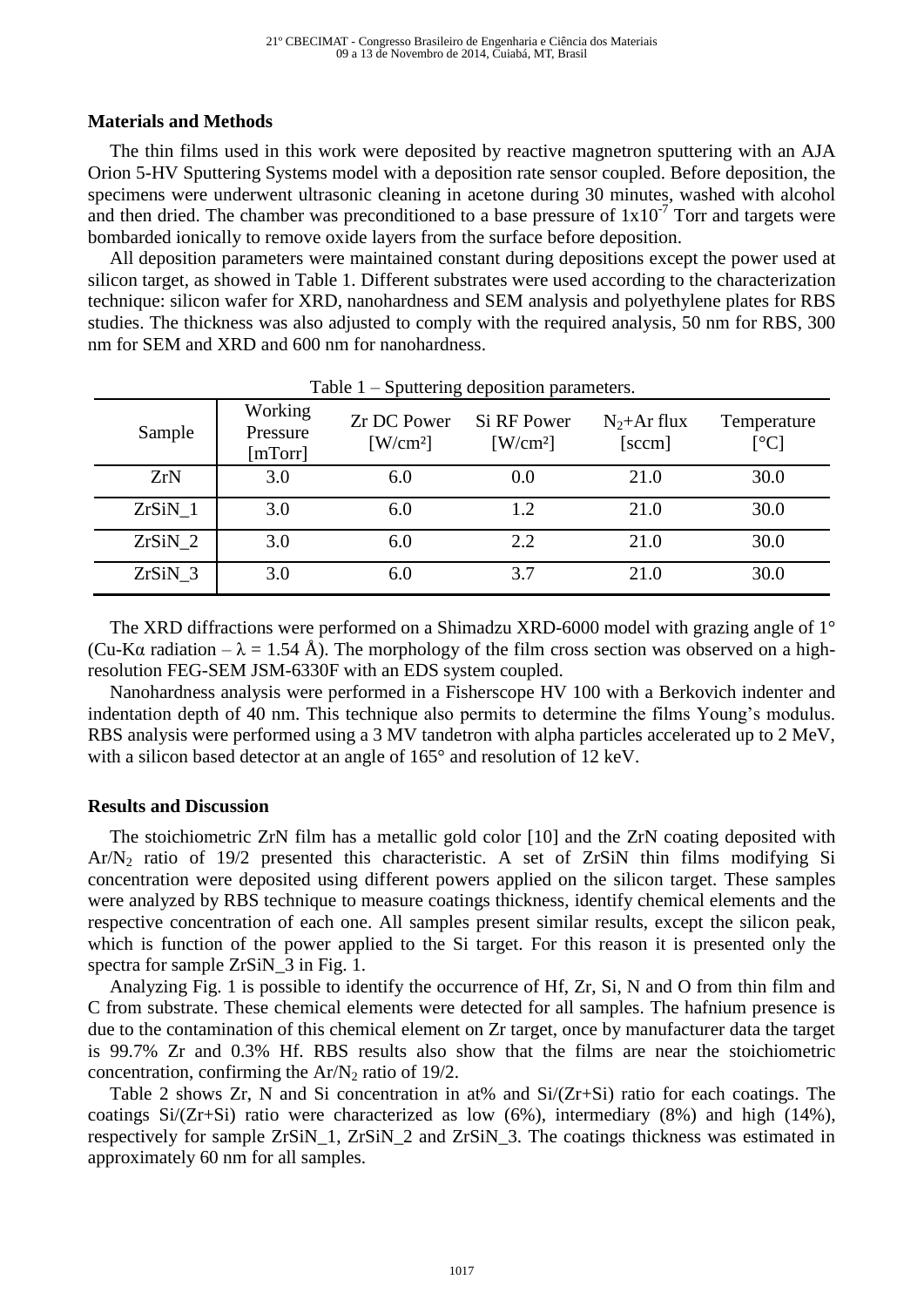21º CBECIMAT - Congresso Brasileiro de Engenharia e Ciência dos Materiais 09 a 13 de Novembro de 2014, Cuiabá, MT, Brasil



Figure 1: RBS analysis for sample ZrSiN\_3. RBS confirmed the deposition of stoichiometric thin films of ZrSiN.

| Sample             | N [at. $%$ ] | Zr [at. $%$ ] | $Si$ [at. %] | $Si / (Zr + Si)$<br>[%] | Thickness<br>[nm] |
|--------------------|--------------|---------------|--------------|-------------------------|-------------------|
| ZrN                | 48.47        | 51.53         | 0.00         | 0.00                    | 56.76             |
| ZrSiN <sub>1</sub> | 48.36        | 48.43         | 3.21         | 6.22                    | 58.96             |
| $ZrSiN_2$          | 49.40        | 46.53         | 4.06         | 8.03                    | 58.36             |
| $ZrSiN_3$          | 45.86        | 46.31         | 7.83         | 14.47                   | 64.39             |

Table 2 – RBS analysis to N, Zr and Si concentrations and thickness.

Fig. 2a shows the XRD analysis for all samples. The ZrN, ZrSiN\_1 and ZrSiN\_2 XRD spectrum are almost identical, but the ZrSiN\_3 has a peak intensity reduction and a small increase in (111) peak width, demonstrating a considerable loss of crystallinity or grain size reduction. Si<sub>3</sub>N<sub>4</sub> structure is amorphous (confirmed by XRD) and its presence causes the reduction o the diffraction peaks intensity. Si3N<sup>4</sup> particles contribute to ZrN grain nucleation process during film growth, resulting in a structure with reduced grain size [11,12]. The crystallite size calculated by Scherrer for ZrSiN\_3 is about 8 nm (nanocomposite structure), while for others films is 11 nm. XRD small peaks at  $54^{\circ}$  for all samples are probably associated with  $ZrO<sub>2</sub>$  or  $ZrSiO<sub>4</sub>$  phases.



Figure 2(a) XRD analysis – (111) peak intensity reduction and broadening for ZrSiN\_3 sample; 2(b) Preferred orientation  $- I(200)/I(111)$  ratio increase for ZrSiN\_3 sample.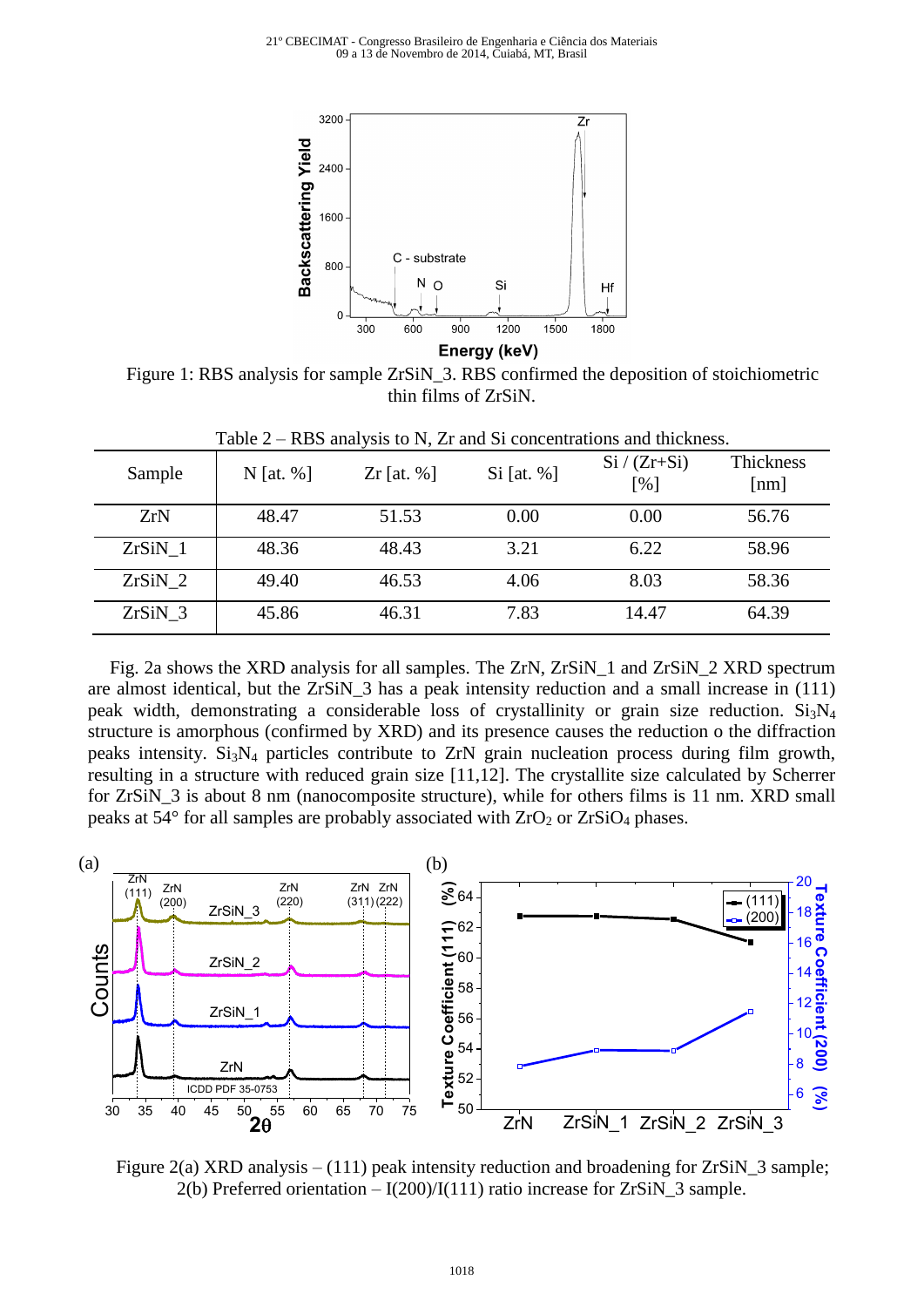XRD analysis shows that ZrN film has strong (111) preferential orientation, but it can be observed at Fig. 2b that I(200)/I(111) ratio is increased with Si addition from 14.2% to 18.9%. Grains with (200) orientation have the lowest surface energy, while (111) have the lowest deformation energy. Thin films deposited by sputtering have high defects concentration, which causes crystal lattice distortion and promotes the (111) texture due to residual stress minimization [13,14]. (111) oriented grains grow in the normal direction to the film plane, which contributes to the formation of a columnar microstructure, while (200) grains grow in the parallel direction, having the potential to change the columnar morphology to a non columnar one [15].

Si addition act as a nucleation center for ZrN grains, reducing the crystallite size and creating thermodynamic conditions to the (200) oriented grains. The (200) indicates that the system is minimizing the surface energy and it can be concluded that the amount of defects in the film is reduced, which can improve thin film properties and characteristics.

Fig 3a shows nanohardness results. The ZrN hardness was about 15.6 GPa, value consistent with literature. Samples ZrSiN\_1 and ZrSiN\_2 had no significant variation in nanohardness (Si addition in low concentration was not enough to change the structure and mechanical properties). The ZrSiN\_3 sample has the same hardness value, even with the crystallite size reduction. In this case, it can be noticed that this film has the highest I(200)/I(111) ratio, which means that the amount of defects were reduced, what contributes to nanohardness reduction. On the other hand, the ZrSiN 3 film has the lowest crystallite size and the microstructure is composed by  $ZrN$  and  $Si<sub>3</sub>N<sub>4</sub>$  phases, effects that contribute to increase the nanohardness [16]. The global result is not having a significant impact in nanohardness properties.

Young's modulus results (Fig. 3a) has similar trend as observed for hardness values and the same interpretations can be pointed out for this material propertie.

SEM analysis (Fig. 3b) of thin films cross section shows a mixture of columnar morphology, which is a sputtering films characteristics, and non columnar regions. All ZrSiN coatings presented this same behavior. It can be verified that the Si addition promoted a transition from a columnar morphology to a non columnar one as the Si content is increased. This microstructure is aligned with XRD results, confirming the Si addition effect in changing the thin film morphology by blocking the columnar structure (Si restricts the columnar growth due to an increase in ZrN grain nucleation, which inhibits the (111) orientation and favors the (200) orientation).



Figure 3(a) Nanohardness and Young's Modulus – it is verified no significant change for all films deposited; 3(b) SEM image for ZrSiN\_2 – it can be observed a morphology composed of columnar and non columnar regions.

It can be verified that the thin films observed by SEM are homogeneous and have apparently good adhesion.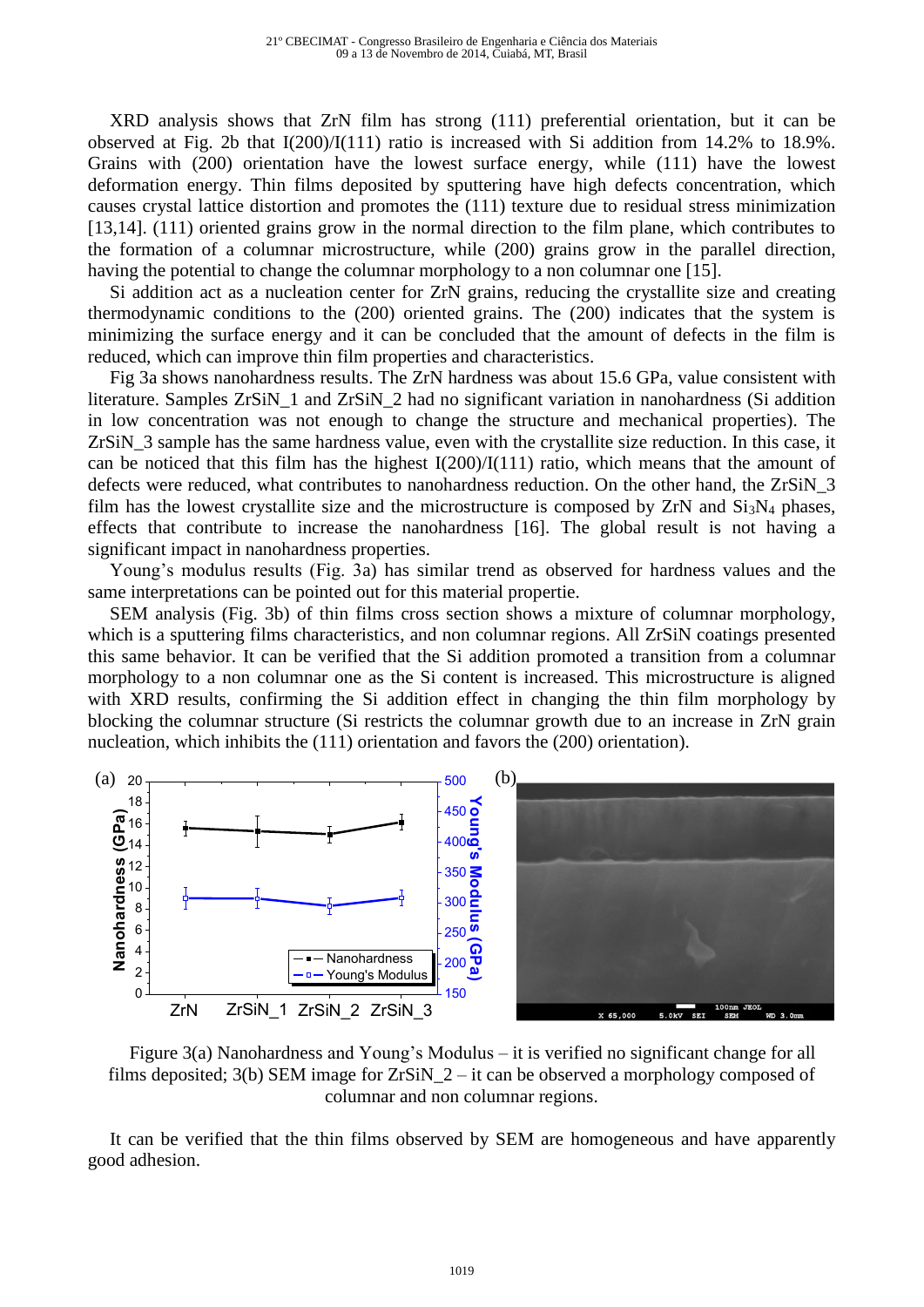## **Conclusions**

ZrN and ZrSiN were successively deposited by reactive magnetron sputtering. RBS analysis show ZrN coatings with stoichiometric near to 1:1 and the Si/(Zr+Si) ratio of ZrSiN coatings were determined as  $6.2\%$ ,  $8.0\%$  and  $14.5\%$  when applied 1.2, 2.2 and 3.7 W/cm<sup>2</sup> at Si target, respectively. All coatings presented hafnium originated from zirconium target.

XRD analysis demonstrate that Si highest content film has a (111) peak broadening and intensity reduction, but the preferred orientation (111) is maintained. The crystallite size calculated by Scherrer pointed out that the Si effect creates a nanocomposite structure.

All films present strong (111) preferential orientation, but as the Si content is increased, it is observed an increase in I(200)/I(111) ratio. Si addition creates thermodynamic conditions to deposit (200) oriented grains, which causes a reduction in films defects concentration.

Nanohardness analysis indicated no significant modification in hardness with Si addition at ZrN coatings. Despite this, it was analyzed that the highest Si content sample has a set of characteristics that justifies the maintainability of its nanohardness  $(I(200)/I(111)$  ratio increase, crystallite size reduction and new microstructure composed by two phases). Young's modulus have the same behaviour as nanohardness.

SEM analysis show that ZrSiN thin films have both columnar and non columnar structure. Si addition blocks the columnar growth due to the favorable conditions to (200) orientation. Increasing the Si content in ZrN thin films, promotes a transition from a columnar structure to a non columnar one. It was also observed that ZrSiN thin films are homogeneous and have good adhesion.

### **References**

[1] J. Musil., Hard and superhard nanocomposite coatings, Surface & Coatings Technology, 125 (2000) 322-330.

[2] M. Benkahoul, C.S. Sandu, N. Tabet, M. Parlinska-Wojtan, A. Karimi, F. Lévy, Effect of Si incorporation on the properties of niobium nitride films deposited by DC reactive magnetron sputtering, Surface & Coatings Technology, 188-189 (2004) 435-439.

[3] S. Veprek, M.G.J. Veprek-Heijman, Industrial applications of superhard nanocomposite coatings, Surface & Coatings Technology, 202 (2008) 5063-5073.

[4] G. Abadias, A. Michel, C. Tromas, C. Jaouen, S.N. Dub, [Stress, interfacial effects and](http://www.sciencedirect.com/science/article/pii/S0257897207005889)  [mechanical properties of nanoscale multilayered coatings,](http://www.sciencedirect.com/science/article/pii/S0257897207005889) Surface and Coating Technology, 202 (2007) 844-853.

[5] J. Lee, G. Yang, [Preparation of TiAlN/ZrN and TiCrN/ZrN multilayers by RF magnetron](http://www.sciencedirect.com/science/article/pii/S1003632608603520)  [sputtering,](http://www.sciencedirect.com/science/article/pii/S1003632608603520) Transactions of Nonferrous Metals Society of China, 19 (2009) 795-799.

[6] S. Ma, J. Prochazka, P. Karvankova, Q. Ma, X. Niu, X. Wang, D. Ma, K. Xu, S. Veprek, Comparative study of the tribological behavior of superhard nanocomposite coatings nc-TiN/a-Si3N4 with TiN, Surface & Coatings Technology, 194 (2005) 143-148.

[7] C.S. Sandu, R. Sanjinés, F. Medjani, Control of morphology (ZrN crystallite size and SiNx layer thickness) in Zr–Si–N nanocomposite thin films, Surface & Coatings Technology, 202 (2008) 2278- 2781.

[8] D. Pilloud, J.F. Pierson, J. Takadoum, Structure ans tribological properties of reactively Zr-Si-N films, Thin Solid Films, 496 (2006) 445-449.

[9] C.S. Sandu, S. Harada, R. Sanjinés, A. Cavaleiro, A unique approach to reveal the nanocomposite nc-MN/SiN-layer architecture of thin films via electrical measurements, Surface & Coatings Technology, 204 (2010) 1907-1913.

[10] R. Lamni, E. Martinez, S.G. Springer, R. Sanjines, P.E. Schmid, F. Levy, Optical and electronic properties of magnetron sputtered ZrNx thin films, Thin Solid Films, 447-448 (2004) 316-321.

[11] J. Musil, Hard nanocomposite coatings: Thermal stability, oxidation resistance and toughness, Surface & Coatings Technology, 207 (2012) 50-65.